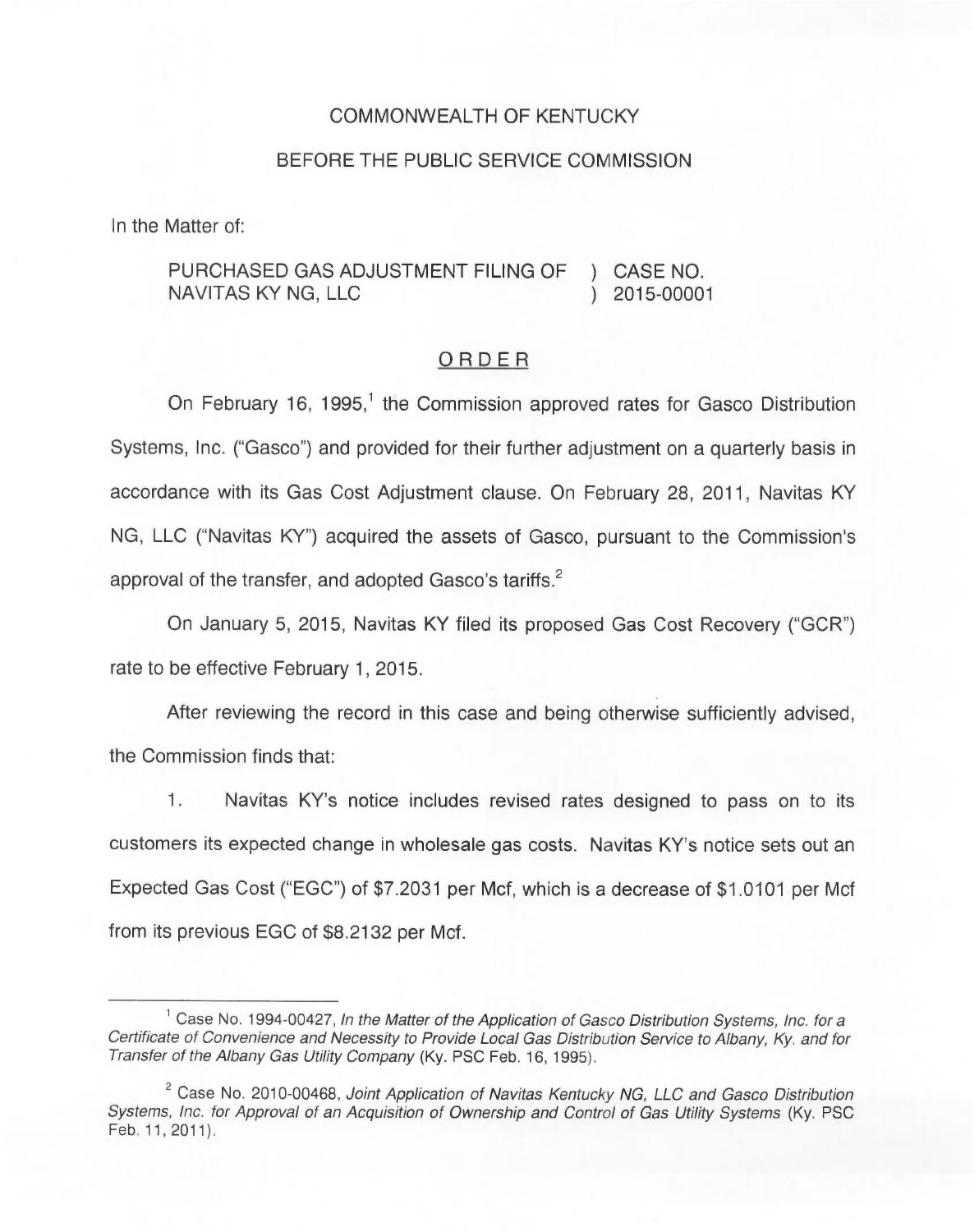$2^{1}$ Navitas KY's notice sets out no current quarter or total Refund Adjustment, which is no change from the previous quarter.

3. Navitas KY's notice sets out a current quarter Actual Cost Adjustment ("ACA") of \$.0292 per Mcf. Starting in January 2015, a large new load will come onto the Navitas KY system, accounting for approximately 10,000 Mcf of sales per month.<sup>3</sup> To avoid a large over- or under-recovery through the ACA, Navitas KY included the additional Mcf sales in the calculation of its ACA. Navitas KY's total ACA is \$2.2426 per Mcf, which is a decrease of \$.1224 per Mcf from its previous total ACA of \$2.3650 per Mcf. Due to a spreadsheet error, Navitas KY's notice set out a total ACA of \$2.2425 per Mcf.

4. Navitas KY's notice sets out a current quarter Balance Adjustment ("BA") of \$.0186 per Mcf. To prevent a large over- or under-recovery through the BA, Navitas KY should include the projected sales of 10,000 Mcf per month to its new large customer in the calculation of its BA in the same manner that the sales to the new customer are included in Navitas KY's ACA. Navitas KY's corrected current quarter BA is \$.0038 per Mcf. Navitas KY's total BA is \$.1203 per Mcf, which is a decrease of \$.1288 per Mcf from its previous total BA of \$.2491 per Mcf.

5. Navitas KY's GCR is \$9.5660 per Mcf, which is a decrease of \$1.2613 per Mcf from its previous GCR of \$10.8273 per Mcf.

6. The rate in the Appendix to this Order is fair, just, and reasonable, and should be approved for service rendered by Navitas KY on and after February 1, 2015. Although Navitas KY's GCR rate filing did not provide 30 days' notice to the

<sup>&</sup>lt;sup>3</sup> See Application, Cover Letter.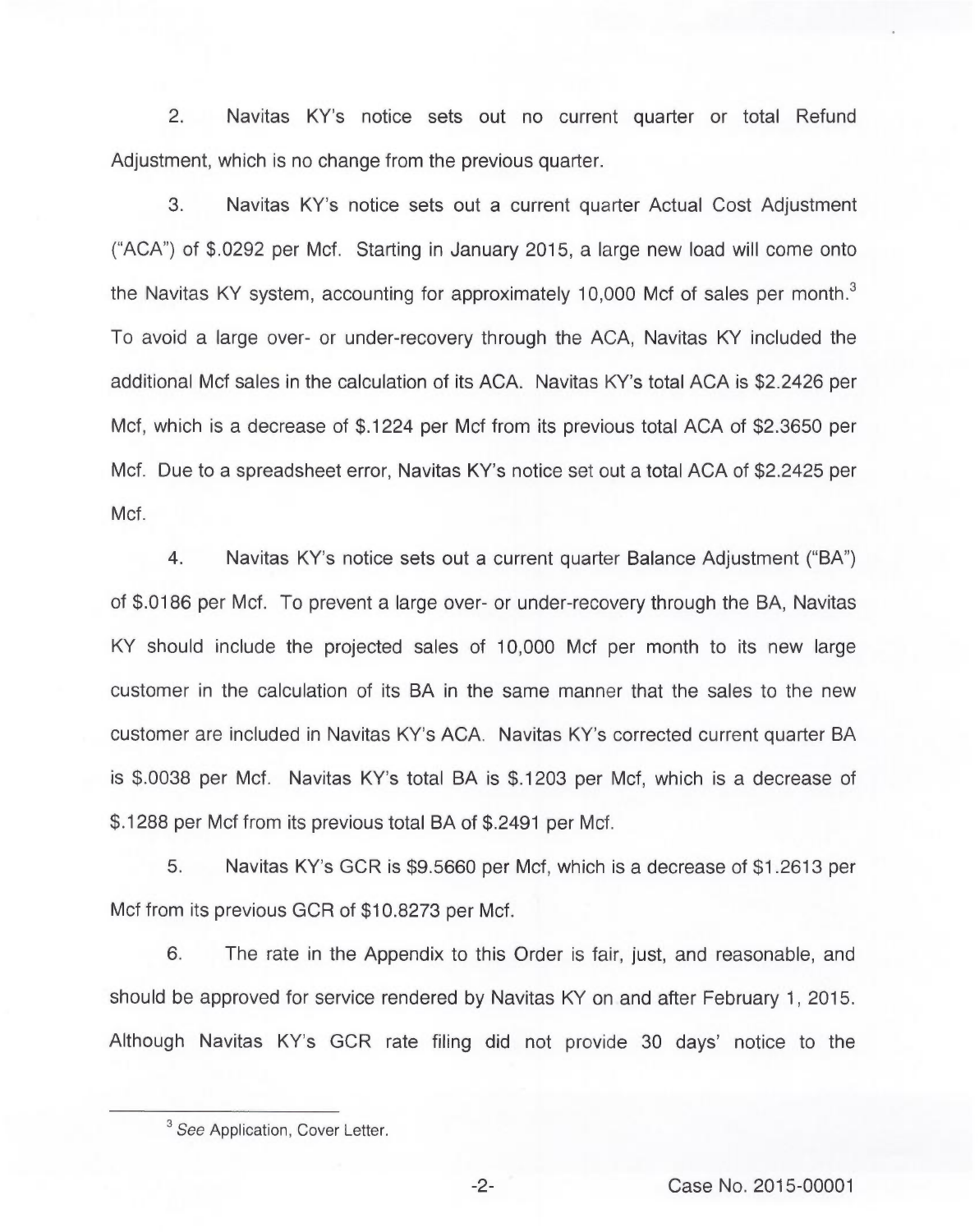Commission as required by Navitas KY's tariff, KRS 278.180(2) authorizes the Commission to make a reduction in rates effective in less than 30 days.

IT IS THEREFORE ORDERED that:

1. The rate proposed by Navitas KY is denied.

2. The rate in the Appendix attached hereto and incorporated herein is approved for service rendered on and after February 1, 2015.

3. Within 20 days of the date of this Order, Navitas KY shall file with this Commission, using the Commission's electronic Tariff Filing System, revised tariff sheets setting out the rate approved herein and reflecting that it was approved pursuant to this Order.

By the Commission



**ATTER** Executive Director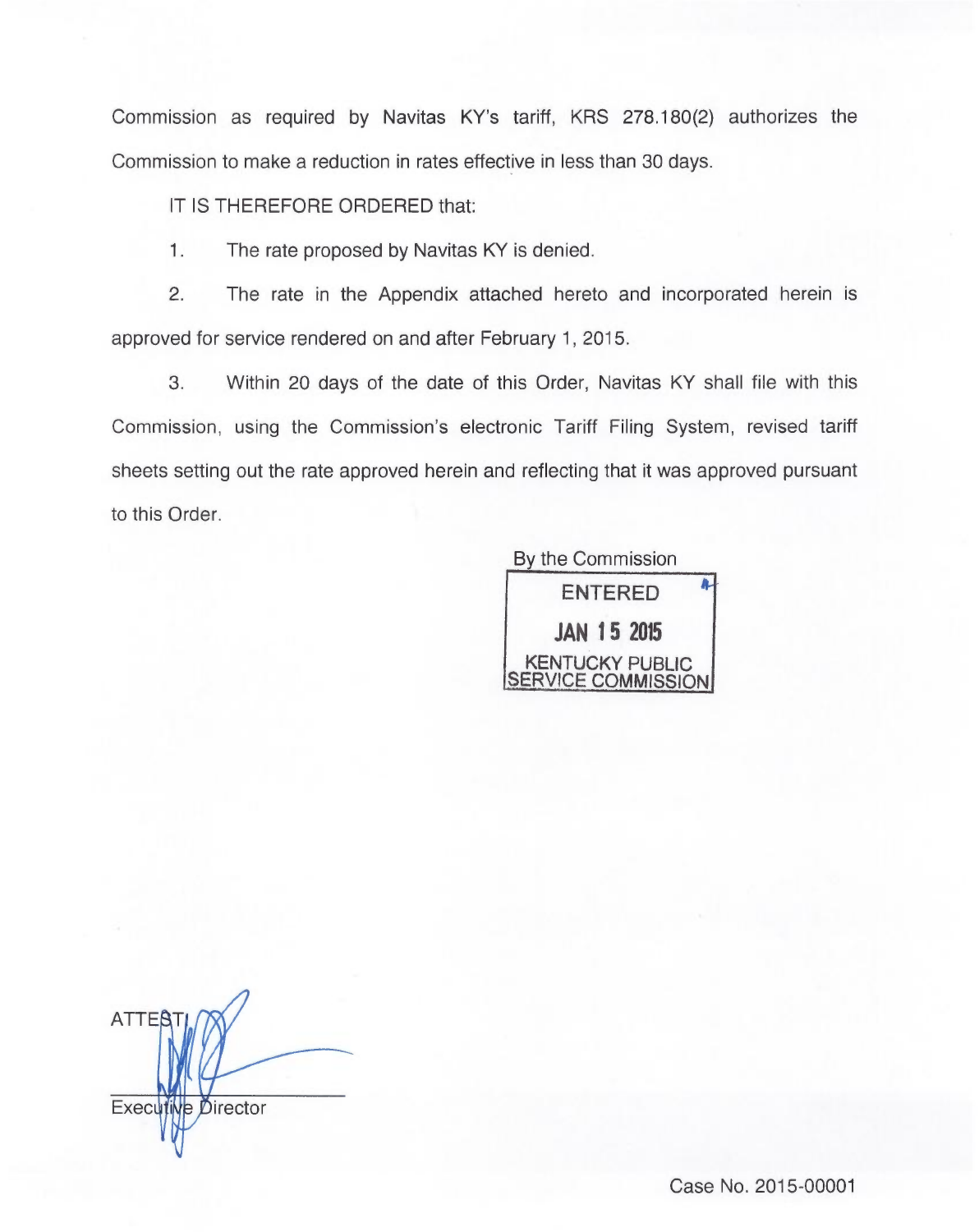## APPENDIX

# APPENDIX TO AN ORDER OF THE KENTUCKY PUBLIC SERVICE COMMISSION IN CASE NO. 2015-00001 DATED JAN 1 5 2015

The following rates and charges are prescribed for the customers served by Navitas KY NG, LLC. All other rates and charges not specifically mentioned herein shall remain the same as those in effect under authority of the Commission prior to the effective date of this Order.

# RATES per Mcf:

|             |                  | <b>Gas Cost</b><br>Recovery |           |
|-------------|------------------|-----------------------------|-----------|
|             | <b>Base Rate</b> | Rate                        | Total     |
| Residential | \$4.62           | \$9.5660                    | \$14.1860 |
| Commercial  | \$3.62           | \$9.5660                    | \$13.1860 |